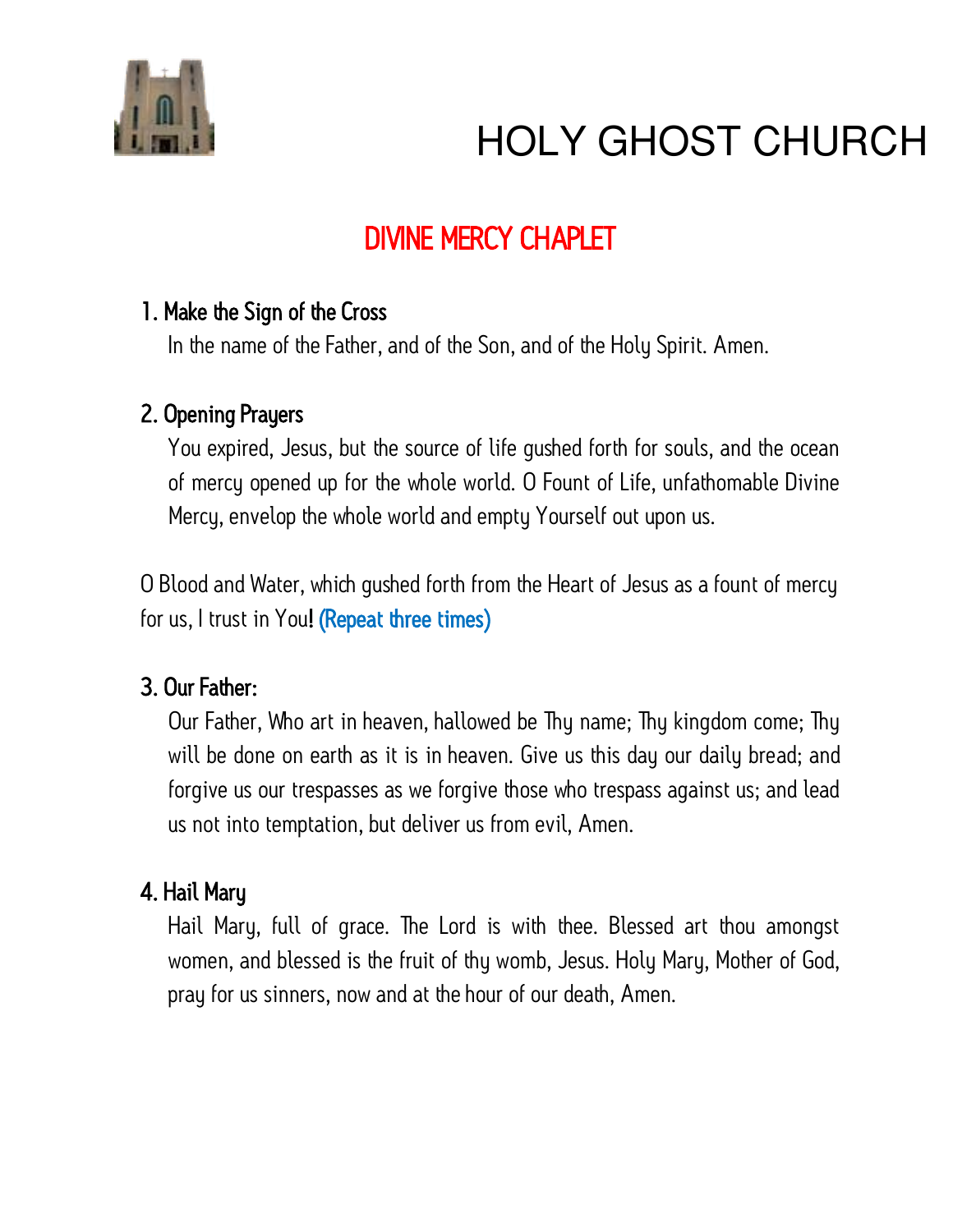

# **HOLY GHOST CHURCH**

#### 5. The Apostles' Creed

I believe in God, the Father almighty, Creator of heaven and earth, and in Jesus Christ, His only Son, our Lord, who was conceived by the Holy Spirit, born of the Virgin Mary, suffered under Pontius Pilate, was crucified, died and was buried; He descended into hell; on the third day He rose again from the dead; He ascended into heaven, and is seated at the right hand of God the Father almighty; from there He will come to judge the living and the dead. I believe in the Holy Spirit, the holy catholic Church, the communion of saints, the forgiveness of sins, the resurrection of the body, and life everlasting. Amen.

#### 6. The Eternal Father

Eternal Father, I offer you the Body and Blood, Soul and Divinity of Your Dearly Beloved Son, Our Lord, Jesus Christ, in atonement for our sins and those of the whole world.

#### 7. On the 10 Small Beads of Each Decade

For the sake of His sorrowful Passion, have mercy on us and on the whole world.

#### 8. Repeat for the remaining decades

Saying the "Eternal Father" (6) on the "Our Father" bead and then 10 "For the sake of His sorrowful Passion" (7) on the following "Hail Mary" beads.

#### 9. Conclude with Holy God (Repeat three times)

Holy God, Holy Mighty One, Holy Immortal One, have mercy on us and on the whole world.